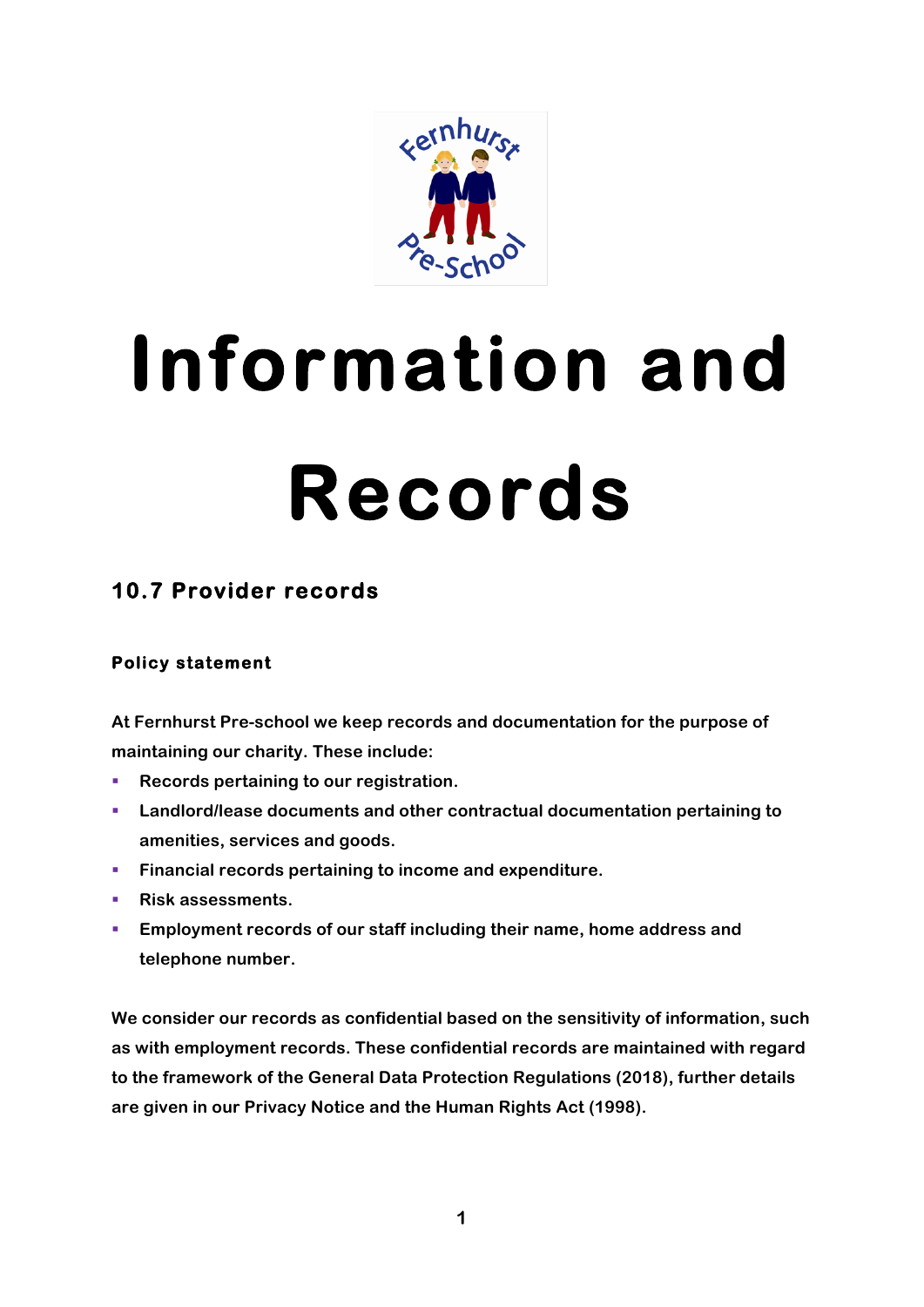**This policy and procedure should be read alongside [our/my] Privacy Notice, Confidentiality and Client Access to Records Policy and Information Sharing Policy.**

#### **Procedures**

- § **All records are the responsibility of our management team who ensure they are kept securely.**
- § **All our records are kept in an orderly way in files and filing is kept up-to-date.**
- § **Our financial records are kept up-to-date for audit purposes.**
- § **We maintain health and safety records; these include risk assessments, details of checks or inspections and guidance etc.**
- § **Our Ofsted registration certificate is displayed.**
- § **Our Public Liability insurance certificate is displayed.**
- § **All our employment and staff records are kept securely and confidentially.**

**We notify Ofsted of any:**

- change in the address of our premises;
- § **change to our premises which may affect the space available to us or the quality of childcare we provide;**
- § **change to the name and address of our registered provider, or the provider's contact information;**
- change to the person managing our provision;
- § **significant event which is likely to affect our suitability to look after children; or**
- § **other event as detailed in the Statutory Framework for the Early Years Foundation Stage (DfE 2017).**

#### **Legal framework**

- § **Genera Data Protection Regulations (GDPR) (2018)**
- § **Human Rights Act 1998**

| This policy was adopted by       | <b>Fernhurst Pre-school</b> | (name of  |
|----------------------------------|-----------------------------|-----------|
|                                  |                             | provider) |
| On                               |                             | (date)    |
| Date to be reviewed              |                             | (date)    |
| Signed on behalf of the provider |                             |           |
| Name of signatory                |                             |           |